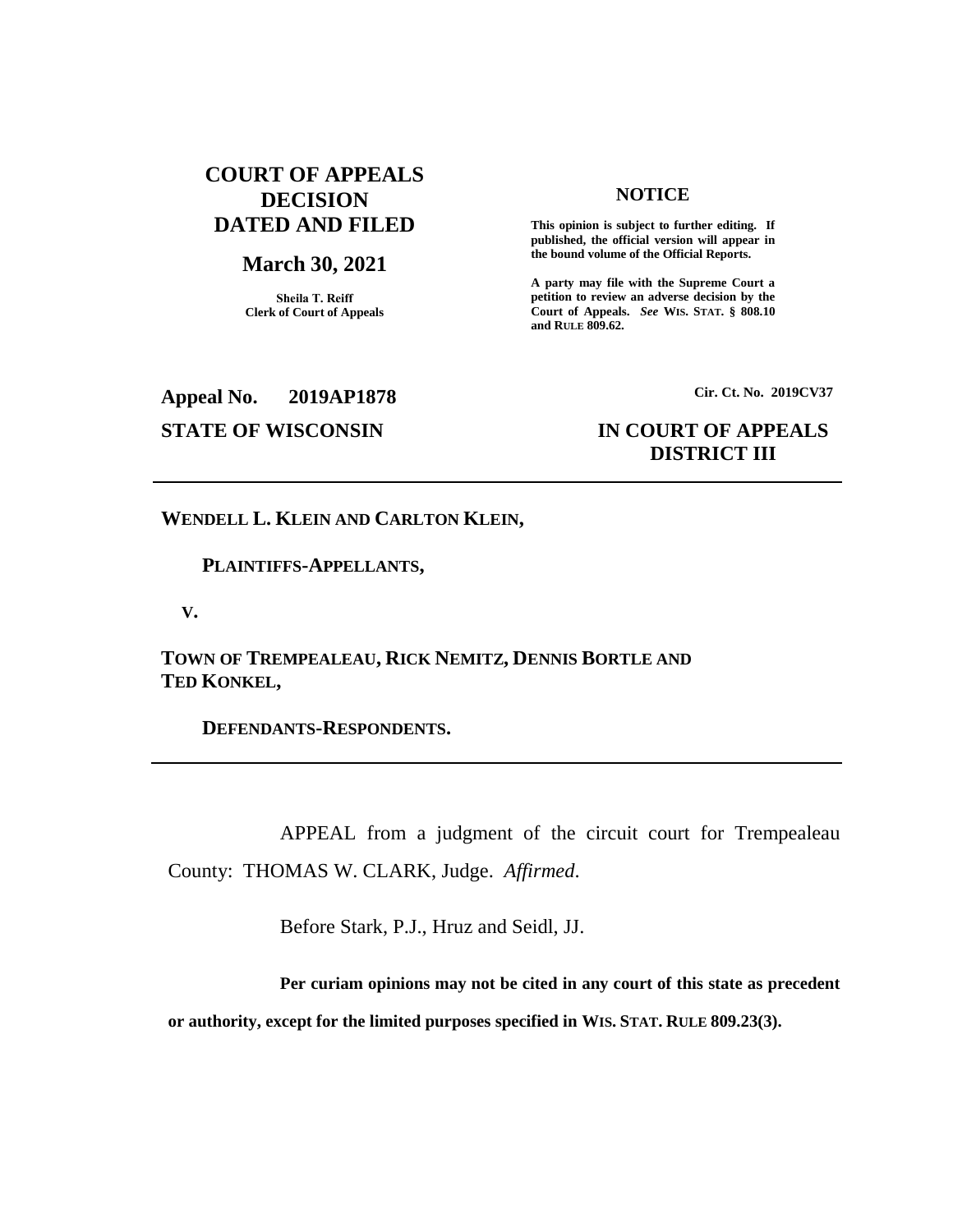¶1 PER CURIAM. Wendell and Carlton Klein appeal a summary judgment granted in favor of the Town of Trempealeau, the Town chairman, and two Town supervisors (collectively "the Town"). The Kleins challenge an ordinance prohibiting "scare guns" used to protect crops on their farming operation from blackbirds and other predatory creatures. We conclude the Kleins' claims are barred by the rule against collateral attack, as well as the doctrine of claim preclusion. We therefore affirm.

### **BACKGROUND**

¶2 Scare guns are automatic propane cannons that fire a loud bang sound at regular intervals to scare away birds and predators that cause damage to corn and other cash crops. The Kleins began using scare guns in 1962, when the area surrounding their farm was almost exclusively used for agriculture. During the ensuing years, however, individual property owners built houses in the vicinity and raised complaints that led the Town to promulgate an ordinance in 2013 requiring any person wishing to use a scare gun to obtain a permit regulating its use. The Kleins then applied for—and apparently obtained—a permit to operate scare guns on their property. The Kleins were subsequently cited for violating the ordinance by operating a scare gun at an angle less than forty-five degrees from a neighboring property line.

¶3 The circuit court denied the Kleins' motion to dismiss the citations, and we affirmed on appeal. *See Town of Trempealeau v. Klein*, No. 2014AP2719, unpublished slip op. (WI App Aug. 18, 2015). We concluded: (1) the Kleins had an undisputed right to farm their property, but they did not have a vested right to employ a particular farming practice such as a scare gun; (2) the ordinance did not amount to a regulatory taking; (3) the scare gun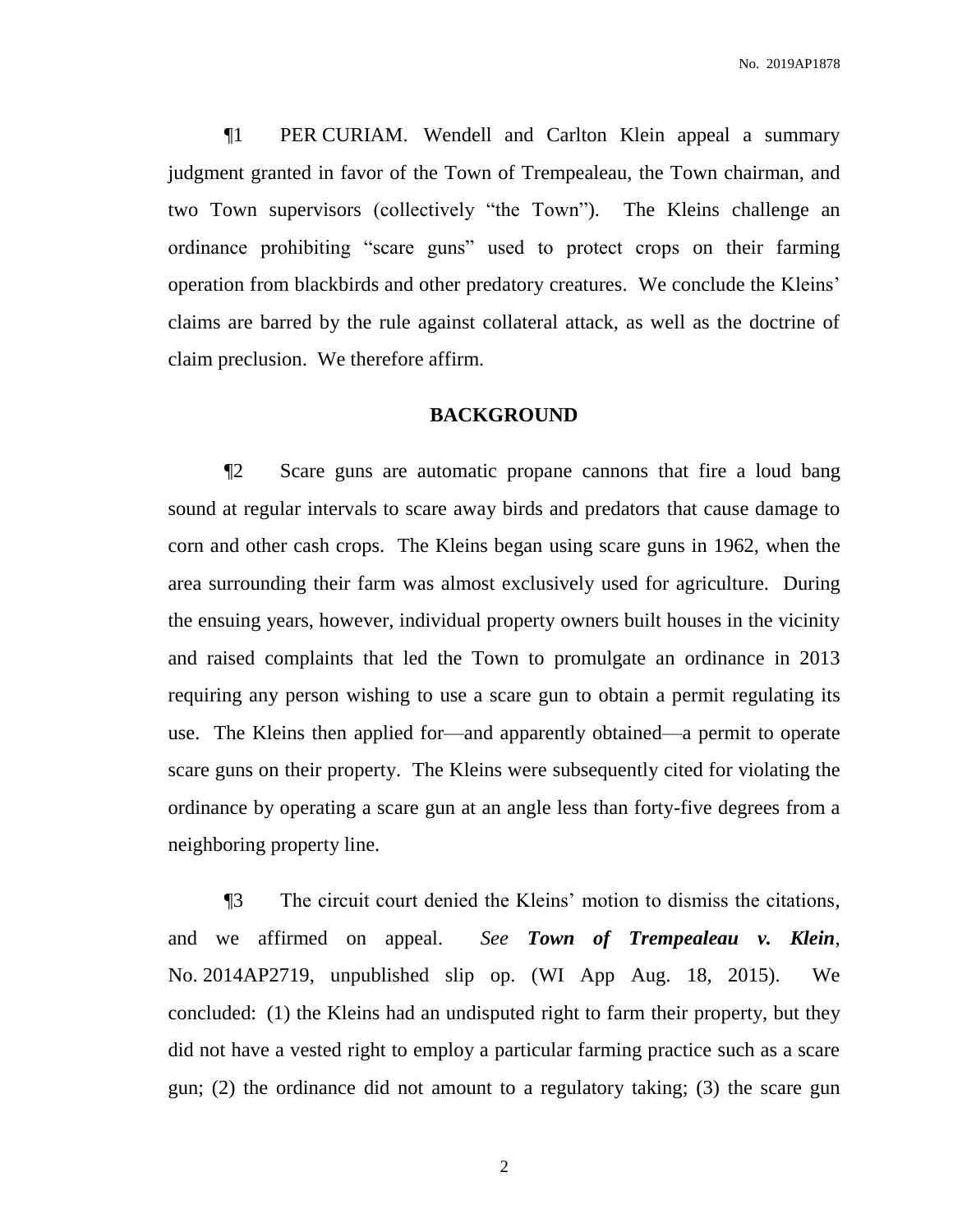ordinance did not conflict with the "Right To Farm" law; and (4) the scare gun ordinance was not arbitrary or capricious. *Id.*, ¶¶16, 19, 32, 37.

¶4 A new scare gun ordinance was enacted in 2017, prohibiting all scare guns within the Town, without exception. The Kleins continued to use their scare guns, and numerous citations were issued to the Kleins for the continued violations.

¶5 The Kleins commenced a declaratory judgment action against the Town while the prosecution of the ordinance violations was pending. The Kleins again claimed that the scare gun ordinance was an unconstitutional taking; the ordinance was arbitrary and capricious; the ordinance was preempted by the Right to Farm law; and they had a vested right to use scare guns. The circuit court found the ordinance valid and enforceable, and it dismissed the complaint in its entirety. The Kleins appealed the decision, but they later voluntarily dismissed the appeal and pleaded guilty to the ordinance violations.

¶6 The Kleins then commenced the present action. They once again alleged four claims: (1) the ordinance was an unconstitutional taking of property; (2) the ordinance was arbitrary and capricious; (3) they had a vested right to use scare guns; and (4) the ordinance violated the Right To Farm law. The Town sought summary judgment, arguing that the rule against collateral attacks on judgments required dismissal of the suit and that the matter was barred by the doctrine of claim preclusion. The circuit court agreed and it granted summary judgment dismissing the claims. The Kleins now appeal.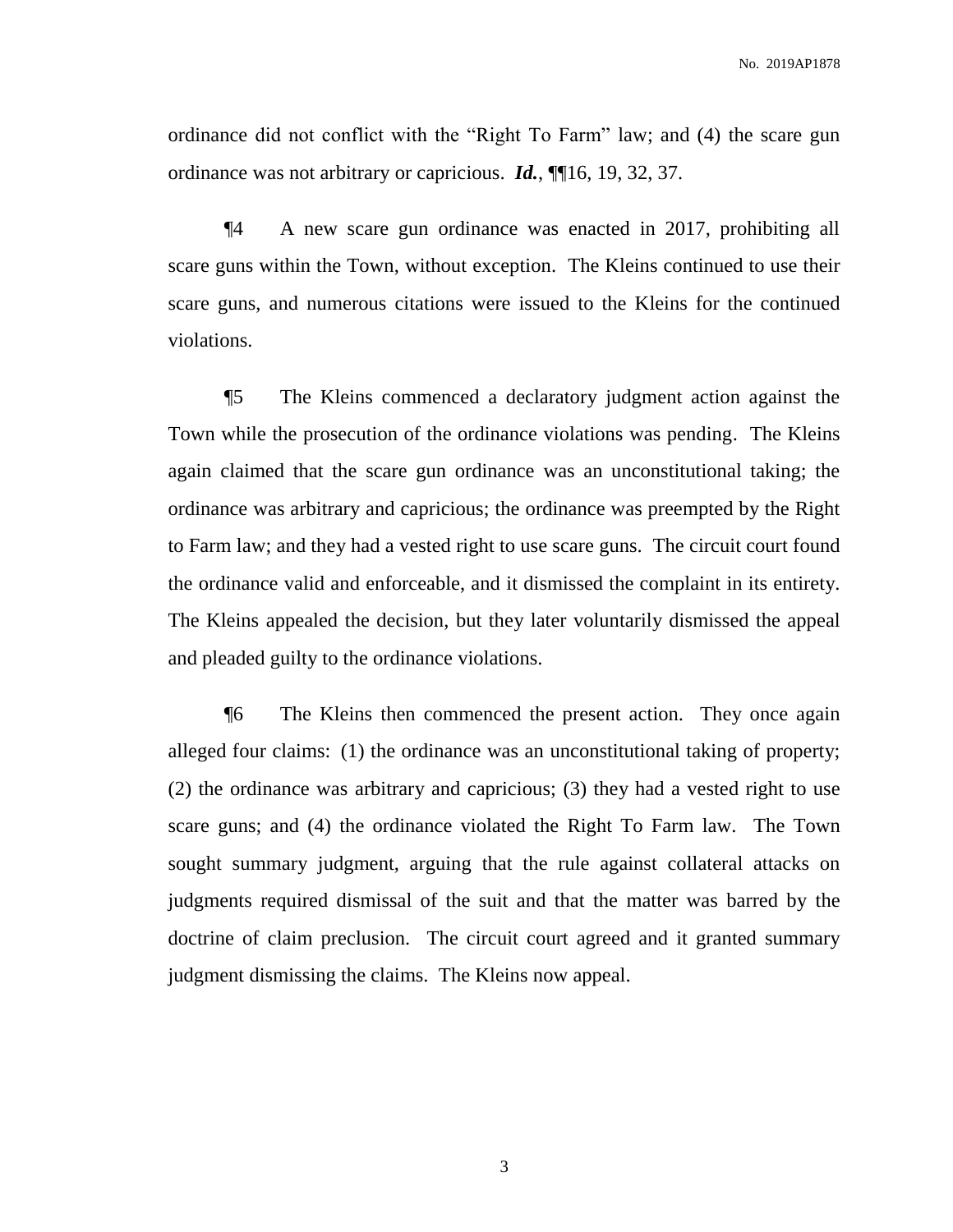### **DISCUSSION**

¶7 In general, a judgment is binding on the parties and may not be attacked in a collateral action unless it was procured by fraud. *Oneida Cnty. DSS v. Nichole W.*, 2007 WI 30, ¶28, 299 Wis. 2d 637, 728 N.W.2d 652. Wisconsin courts have generally disfavored allowing collateral challenges to judgments because they disrupt the finality of prior judgments—and thereby tend to undermine confidence in the integrity of our procedures, and also because they inevitably delay and impair the orderly administration of justice. *Id.*

¶8 Here, the Kleins do not attempt to address the rule against collateral attacks on judgments, despite the fact that the same 2017 ordinance is at issue here as in the prior declaratory action they filed, and the Kleins previously put forth the same theories as to why the ordinance is invalid. The Kleins may not use this case to effectively revive the appeal they voluntarily dismissed in the prior case or to otherwise collaterally attack the prior judgment. The circuit court correctly concluded the Kleins' claims were barred by the rule against collateral attacks.

¶9 We also conclude the Kleins' claims are barred by the doctrine of claim preclusion. Whether an action is barred by claim preclusion is a question of law this court reviews de novo. *Teske v. Wilson Mut. Ins. Co.*, 2019 WI 62, ¶20, 387 Wis. 2d 213, 928 N.W.2d 555. We also review a summary judgment determination independently. *Id.*, ¶21. Summary judgment is appropriate where there is no genuine issue as to any material fact and the moving party is entitled to judgment as a matter of law. *Id.*

¶10 Three elements are required to bar an action as claim precluded: (1) identity of the parties or their privies in the prior and present lawsuits; (2) an identity of the causes of action in the two lawsuits; and (3) a final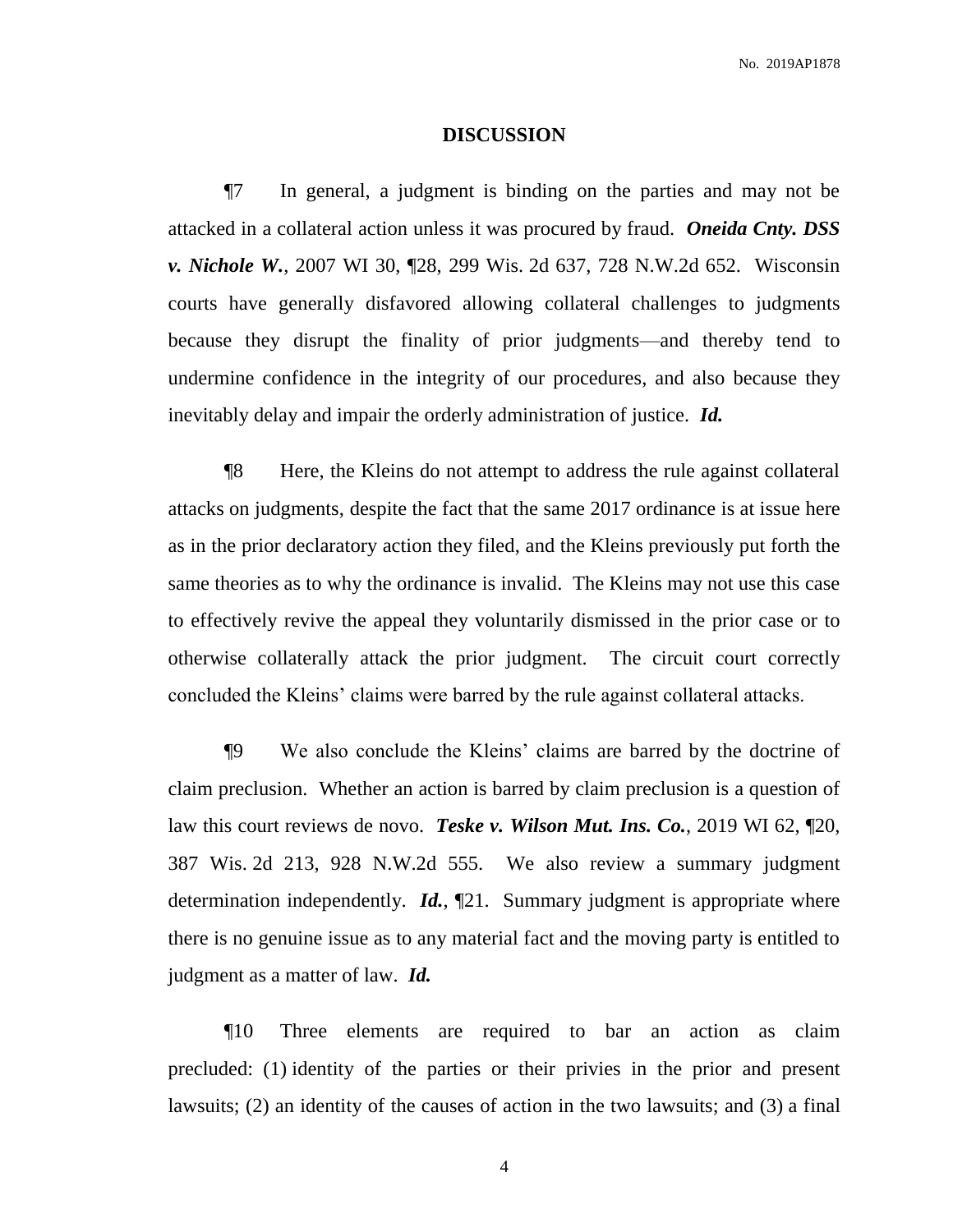No. 2019AP1878

judgment on the merits in a court of competent jurisdiction. *Id.*, ¶25. Claim preclusion is broader than the rule against collateral attacks because claim preclusion is not limited to claims that were actually litigated in the prior action it also applies to claims that could have been litigated. *Menard, Inc. v. Liteway Lighting Prods.*, 2005 WI 98, ¶¶26-27, 282 Wis. 2d 582, 698 N.W.2d 738.

¶11 It is undisputed that the first two elements of claim preclusion are satisfied in this case. The Kleins argue, however, that the dismissal of their claims in the prior lawsuit was not a judgment on the merits. They claim the prior case was dismissed because their former attorney failed to develop a record in opposition to summary judgment. Thus, despite this case being the third civil lawsuit between the parties regarding an ordinance banning the use of scare guns, the Kleins argue they never received their proverbial day in court.

¶12 Regarding the merits, the Kleins fail to appreciate the circuit court's lengthy decision in the prior matter. The court determined that the scare gun ordinance did not constitute a regulatory taking because the Kleins were still able to use their property for numerous purposes. It also concluded the ordinance was not arbitrary and capricious because the Town had validly set forth its purpose, authority and findings that scare guns are harmful to the public's health, safety, and welfare. The court further concluded the Kleins did not have a vested right to use scare guns because the 2017 ordinance was not a zoning ordinance. The court also held that the Right to Farm law did not prohibit the ordinance because that law was only applicable in an action where there is a legal claim of nuisance against the farm operation, which was not alleged in the present matter.

¶13 The dismissal of the Kleins' prior lawsuit was, therefore, based on substantive grounds. Moreover, the circuit court explicitly stated that the Kleins'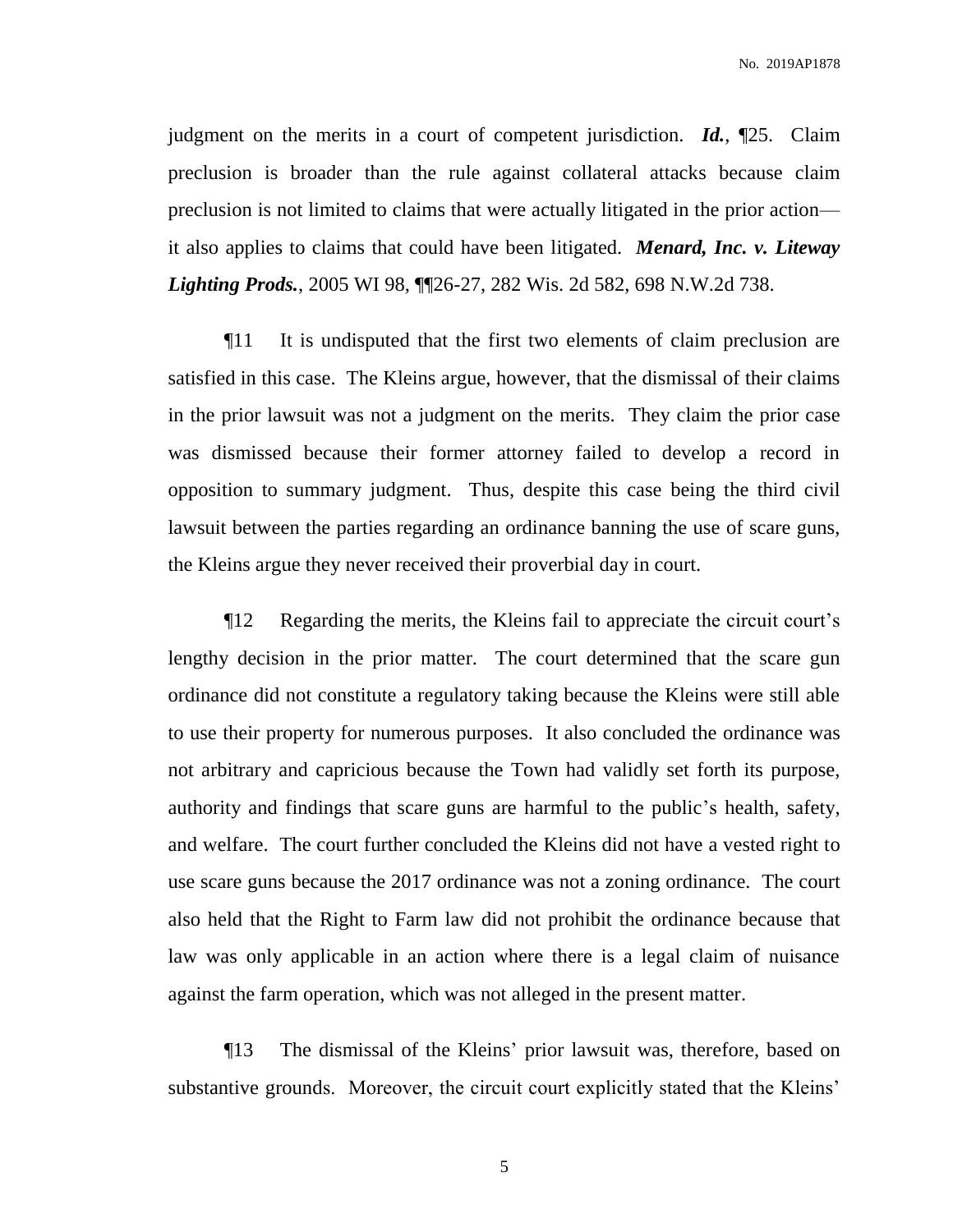No. 2019AP1878

claims were dismissed "on the merits." There is no basis for the argument that the prior lawsuit was dismissed on procedural grounds.<sup>1</sup>

¶14 Nevertheless, the Kleins argue, for the first time in their reply brief, that an "extraordinary reason" warrants a limited exception to the claim preclusion doctrine because the Kleins "are the only citizens targeted and affected by the Ordinance," as they are the only farmers who use scare guns in the town. Thus, "they are the only parties with standing to challenge the constitutionality of the Ordinance." The Kleins contend, "Unless the rare exception is found in this case, a potentially unconstitutional Ordinance may stay in place and chill the activities of future farmers to use scare guns to protect their crops in order to make his or her family farm viable."

¶15 We conclude, however, that the proposed exception would swallow the rule of claim preclusion. While the Kleins express dissatisfaction with their former attorney as part of their argument—which may provide a basis for a legal malpractice claim—that dissatisfaction does not provide a basis for them to relitigate their claims against the Town. Contrary to the Kleins' arguments, the elements of claim preclusion are met here: the Kleins filed this action despite the same claims having previously been dismissed against the same parties, on the

 $\overline{a}$ 

<sup>&</sup>lt;sup>1</sup> The Town argues that the dismissal of the prior lawsuit "would have been 'on the merits' for purposes of claim preclusion even if it had been based on 'procedural grounds.'" The Town contends, "Even a default judgment is a judgment 'on the merits' for purposes of claim preclusion, despite being purely procedural in nature." In support of this argument, the Town cites *Menard, Inc. v. Liteway Lighting Products*, 2005 WI 98, ¶¶28-29, 282 Wis. 2d 582, 698 N.W.2d 738. Because we conclude the dismissal of the Kleins' prior lawsuit was based on substantive grounds, we need not address this argument. *See State v. Castillo*, 213 Wis. 2d 488, 492, 570 N.W.2d 44 (1997).